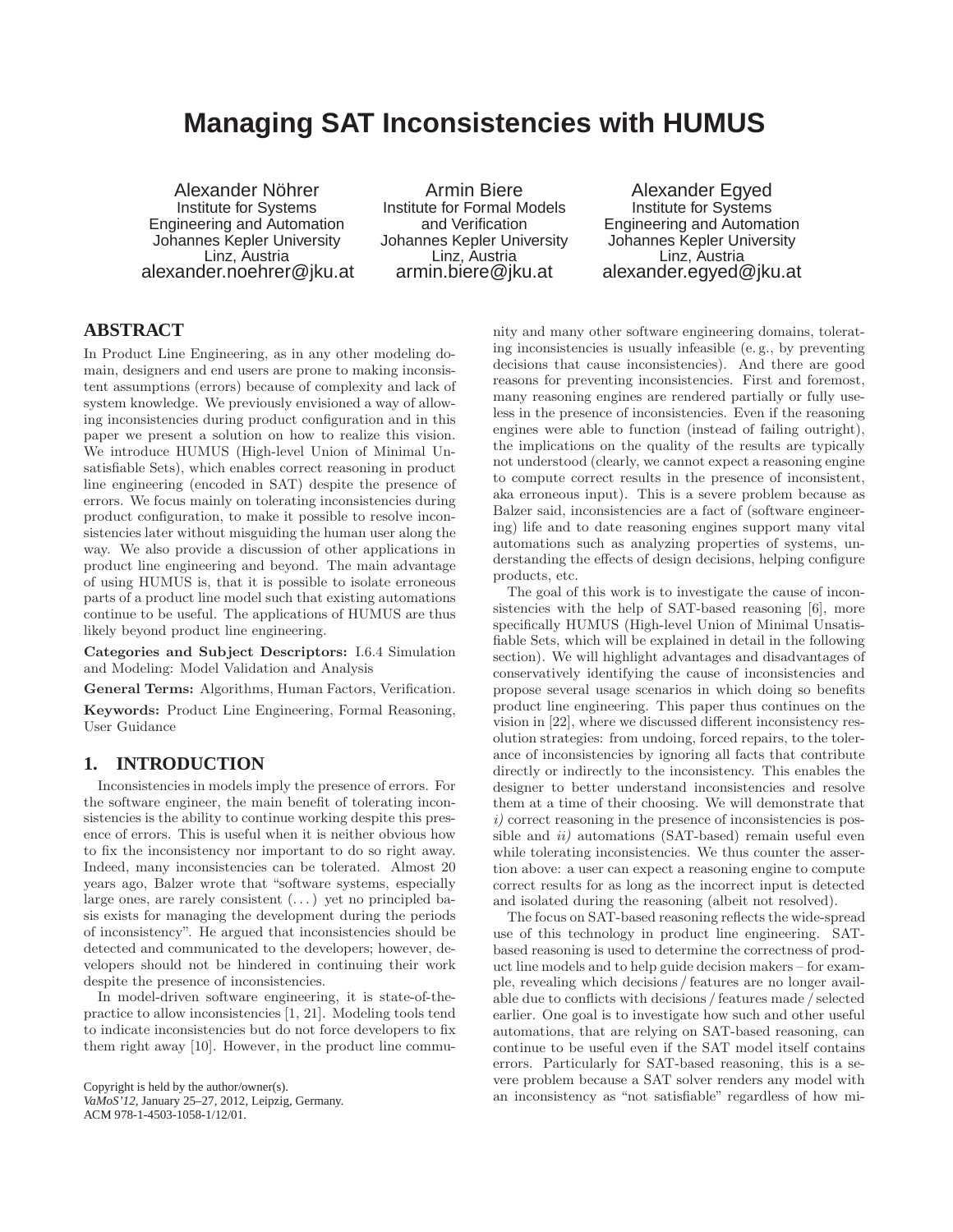

Figure 1: Illustrative Excerpt of a Product Line Decision Model.

nuscule or irrelevant the inconsistency may be. Tolerating inconsistencies thus strips the engineer of vital automations because the SAT solver ceases to compute useful results.

This paper thus contributes a SAT-based strategy to conservatively identifying the cause of inconsistencies and demonstrates interesting usage scenarios. While the evaluation in this paper mainly focuses on guidance during product derivation, HUMUS can be applied to all kinds of SAT-based reasoning.

Next, we present an illustration used throughout the paper. We discuss the goals of this work and the challenges. A detailed discussion of the usage scenarios follows. The preliminary evaluation then examines four case studies, followed by a discussion of the results. Related work, future work and conclusions round out the paper.

#### **2. SCENARIO AND PROBLEM**

Since this paper investigates the HUMUS (High-level Union of Minimal Unsatisfiable Sets) strategy to identify the cause of inconsistencies, which is specific to SAT solvers, a short introduction to the terminology based on [5] is given: SAT problems are defined in conjunctive normal form (CNF) which is a conjunction of clauses. One *clause* is a disjunction of literals which are Boolean variables. Assumptions are assignments for literals that constrain the assignment possibility of a literal to either true or false. SAT solvers produce one of two results, either a CNF is satisfiable (SAT) or unsatisfiable  $(UNSAT)$  – SAT meaning that there exists an assignment for all literals such that the CNF evaluates to true, UNSAT meaning that such an assignment does not exist. If a problem is UNSAT it can be because of either an inconsistency in the clauses which would be low-level, or an inconsistency because of assumptions which would be high-level.

#### **2.1 Illustrative Configuration Example**

As an illustrative configuration example we will be using an excerpt from a real e-commerce decision-oriented product line. This decision model was reverse engineered from the DELL homepage (during February 2009), a complete version of the model was also used in the evaluation and it can be downloaded from the C2O-Website<sup>1</sup>. The illustration's

relevant questions (e. g. Screen Size) with their respective choices (e.g.  $12.1'', 13.3'',$  and  $15.4'$ ) are shown in Figure 1, the indicated constraint relations are listed next:

```
(Screen Size \Rightarrow Laptop Type)_{ConstraintRelation} := \{(12.1'' \Rightarrow \{Inspiration, Latitude\}),(13.3'' \Rightarrow \{Latitude, Vostro\}),(15.4'' \Rightarrow \{Inspiration, Latitude, Vostro\})\}(Memory \Rightarrow Operating System)_{ConstraintRelation} := \{(2GB \Rightarrow {32bit, 64bit}),(8GB \Rightarrow {64bit})(\textit{Screen Resolution} \Rightarrow \textit{Laptop Type})_{ConstraintRelation} := \{(XGA \Rightarrow \{Latitude, Vostro\}),(WXGA \Rightarrow \{Inspiration, Latitude, Vostro\}),(WUXGA \Rightarrow \{Latitude, Vostro\})(Webcam \Rightarrow \textit{Laptop Type})_{Constraint Relation} := \{(yes \Rightarrow \{Inspiration, Vostro\}),
```
 $(no \Rightarrow {Latitude, Vostro})$ }

These relations impose constraints onto a configuration, such as selecting 2GB of Memory, both 32bit and 64bit Operating Systems are viable, but if 8GB is selected only a 64bit Operating System is allowed.

Encoding this example in CNF is straight-forward, by assigning a literal to each choice (e.g.  $Memory(2GB) \rightarrow a$ ,  $Memory(8GB) \rightarrow b$ , Operating System(32bit)  $\rightarrow c$ ), preserving the question concepts through clauses that only allow one choice per question (e. g. for the Memory question:  $(\neg a \lor \neg b) \land (a \lor b)$ , and adding clauses for the constraint relations (e. g. the relation between Memory and Operating System:  $(\neg b \lor \neg c)$ ).

#### **2.2 SAT-based Reasoning in Product Lines**

In the domain of product configuration and decision modeling, SAT-based reasoning is state-of-the-practice [19, 26]. It has several primary uses: SAT reasoning is used i) to validate products  $[3]$ ,  $ii)$  to find viable alternative solutions if a product is not valid [28] or auto complete partial products  $[19]$ , and  $iii)$  to provide guidance during the configuration process [24, 23]. To validate a product one call to the SAT solver is sufficient. For the other uses several SAT solver calls are necessary with different assumptions to find out if combinations of assumptions are valid. So basically in these cases the SAT solver is used as an oracle and the reasoning process is based on querying this oracle.

But what happens if we are confronted with inconsistencies in the product line model or during the product configuration? As long as a CNF with assumptions evaluates to SAT, no inconsistency is detected. Adding additional clauses and / or assumptions may change SAT to UNSAT, but once the SAT solver is in an UNSAT (inconsistent) state adding additional clauses and / or assumptions will have no effect at all because the SAT solver will continue to evaluate to UNSAT. As explained before, since the SAT solver is used for more then just detecting inconsistencies, automations are lost too. For example, the ability to automatically derive assumptions i) to (partially) auto-complete the configuration process or  $ii$ ) show decision effects, is lost. On the other hand if we are dealing with an inconsistent product line model the ability to identify for example dead features or to do a partial configuration is also lost.

If the tolerance to inconsistencies is a necessity, there are two possibilities for maintaining automations: either  $i$ )

<sup>1</sup>www.sea.jku.at/tools/c2o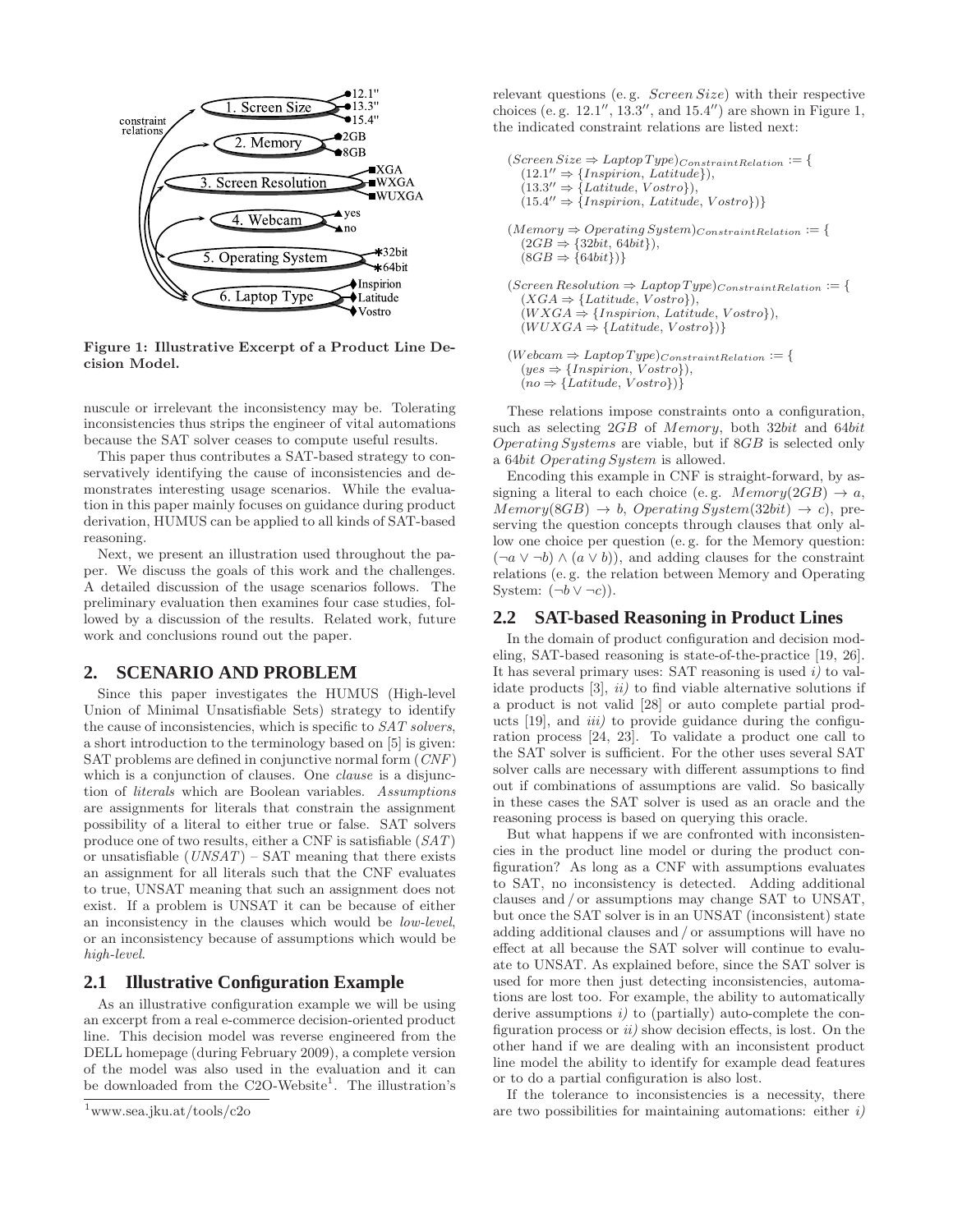change the SAT-based automations to live with inconsistencies (this is difficult in part because there are many different kinds of automations), or  $ii$  change the SAT input (clauses and assumptions) so that the problem is no longer unsatisfiable which implies that existing automations continue working without modifications. For changing the SAT input our preferred way is isolation. It is important to distinguish between isolating and fixing an inconsistency at this point: Isolating means sandboxing clauses and / or assumptions that cause an inconsistency, in other words identify contributors and ignore them for reasoning purposes. Fixing would go one step further and in addition change those clauses and / or assumptions in such a way the inconsistency would be resolved. So the isolation can be seen as a first step of an actual fix without committing on how to fix.

In the domain of product lines, isolating clauses and assumptions account for different parts. Assumptions are used to express user decisions and derived decisions (high-level), whereas clauses are used to define the decision model (lowlevel). Hence our focus on high level clauses.

# **3. APPROACH**

In this section we will discuss the HUMUS strategy (Highlevel Union of Minimal Unsatisfiable Sets) to identify the cause of inconsistencies in detail. To provide a better insight into this SAT technique we need to introduce a few more SAT concepts [5, 17]. The most important being a minimal unsatisfiable set (MUS) which is defined by the properties of being minimal and that removing any single assumption / clause results in the remaining set being satisfiable. In our example configuration illustrated in Table 1 only one MUS of user assumptions is present  ${Screen Size(12.1'')}$ , Screen Resolution(XGA), Webcam(yes). However generally speaking inconsistencies consist of many possibly overlapping MUSes, as a consequence isolating one assumption / clause of one MUS does not necessarily result in a satisfiable SAT model. Another concept is the minimal correcting set (MCS) which is defined by the properties of being minimal and that removing it from reasoning, results in a satisfiable SAT model. In our illustration the highlevel (assumption based) MCSes are  $\{Screen Size(12.1'')\},\$  ${Webcam(yes)}$ , and  ${Screen Resolution(XGA)}$ . Generally speaking MUSes and MCSes are connected via hitting sets, meaning that every MCS is composed of a single element from every MUS. In addition to this relation MCSes are the complement of a maximum satisfiable set (MSS). As the name already states a MSS is a set of assumptions that is satisfiable and of the maximum size it can be. An example for one possible MCS and its complementary MSS given our illustration, is the MCS  ${Screen Size(12.1'')}$  and the MSS  ${Memory(8GB), Screen Resolution(XGA), Webcam(yes)}$ 

As stated before HUMUS stands for High-level Union of Minimal Unsatisfiable Sets, it is a concept based on the calculation of all Minimal Unsatisfiable Sets (MUSes) [17]. The basic concept behind it is to identify all contributors (directly and indirectly) of the inconsistency. When we speak of HUMUS we are always talking about identifying highlevel assumptions, UMUS (Union of Minimal Unsatisfiable Sets) on the other hand identifies low-level clauses that are contributing to an inconsistency that cannot be resolved with the removal of assumptions, only with the removal of clauses. Note that the HUMUS / UMUS calculation only returns a single result, because an assumption / clause either

|  |                                         |  |  | Table 1: Configuration Progression of the Example |
|--|-----------------------------------------|--|--|---------------------------------------------------|
|  | given in Figure 1 at the Literal Level. |  |  |                                                   |

| $\mathbf{S}$ ven in Figure 1 av the meetal never. |   |                             |                  |                              |                |                   |                  |  |
|---------------------------------------------------|---|-----------------------------|------------------|------------------------------|----------------|-------------------|------------------|--|
| Choice                                            |   | $\overline{1^{st}q}$        |                  | $2^{nd}$<br>$\boldsymbol{q}$ |                | $3^{rd}$          | $4^{th}q$        |  |
|                                                   | u | $\mathcal{S}_{\mathcal{S}}$ | $\boldsymbol{u}$ | $\mathcal{S}_{\mathcal{S}}$  | $\overline{u}$ | $\mathcal{S}_{0}$ | $\boldsymbol{u}$ |  |
| Screen $Size(12.1")$                              | 1 | 1                           |                  | $\mathbf{1}$                 |                | 1                 |                  |  |
| Screen $Size(13.3")$                              |   | $\Omega$                    |                  | $\overline{0}$               |                | $\Omega$          |                  |  |
| Screen $Size(15.4")$                              |   | 0                           |                  | 0                            |                | $\left( \right)$  |                  |  |
| Memory(2GB)                                       |   |                             |                  | $\theta$                     |                | $\Omega$          |                  |  |
| Memory(8GB)                                       |   |                             | 1                | 1                            |                | 1                 |                  |  |
| Screen Res.(XGA)                                  |   |                             |                  |                              | 1              | 1                 |                  |  |
| Screen Res. (WXGA)                                |   |                             |                  |                              |                | $\Omega$          |                  |  |
| Screen Res. (WUXGA)                               |   |                             |                  |                              |                | $\Omega$          |                  |  |
| We beam(yes)                                      |   |                             |                  |                              |                | $\Omega$          | 1?               |  |
| We beam(no)                                       |   |                             |                  |                              |                | 1                 |                  |  |
| OS(32bit)                                         |   |                             |                  | $\theta$                     |                | $\Omega$          |                  |  |
| $\overline{OS(64bit)}$                            |   |                             |                  | 1                            |                | 1                 |                  |  |
| Laptop Type(Inspirion)                            |   |                             |                  |                              |                | $\left($          |                  |  |
| Laptop Type(Latitude)                             |   |                             |                  |                              |                | 1                 |                  |  |
| $Laptop$ Type(Vostro)                             |   | 0                           |                  | 0                            |                | 0                 |                  |  |

 $q$ ...question,  $u$ ...user assumption,  $s$ ...derived state, 0. . .false, 1. . .true

contributes to the inconsistency (in which case it is in the HUMUS / UMUS) or it does not.

The implementation of the HUMUS strategy takes a shortcut in comparison to the approach of Liffiton to compute all MUSes [17], since we only care about the union of the MUSes and not the individual MUSes themselves. Our implementation uses a variant of Liffiton's [17] approach to calculate MSSes using assumptions over clause selector variables (since clauses in CNF are disjunctions adding a variable to be used as a selector is easy, if the clause should be ignored true is assumed for the variable which results in the clause being true). If a satisfiable subset of clauses has been found, which cannot be increased in size without making the resulting formula unsatisfiable, the complement of this set is an MCS. This particular satisfiable subset is then blocked with a blocking clause (the negation of the set as added to the SAT model as a clause, eliminating the particular set as a satisfiable assignment). We do not use at-most constraints, this avoids having to reset the SAT solver as soon as an MCS of a different size is found. After having calculated all the MCSes we simply calculate the union of the MCSes, since the resulting set is the same as the union of all MUSes due to the relation via hitting sets.

## **4. USAGE SCENARIOS**

HUMUS or its low-level counterpart UMUS can be useful in many application scenarios, of which we will explain a few we could think of in more detail in this section.

## **4.1 Product Configuration**

SAT-based reasoning can be used to provide basic guidance, by calculating the effect of a decision and show its effects to the user when subsequent questions are answered. This is illustrated in Table 1, for the first question the user decided the  $Screen Size$  to be  $12.1''$  which is indicated in the column  $1^{st}q$ , u, the effect and resulting state of this decision is shown in the column  $1^{st}q$ , s. This is repeated for the other questions, where user assumptions are bold and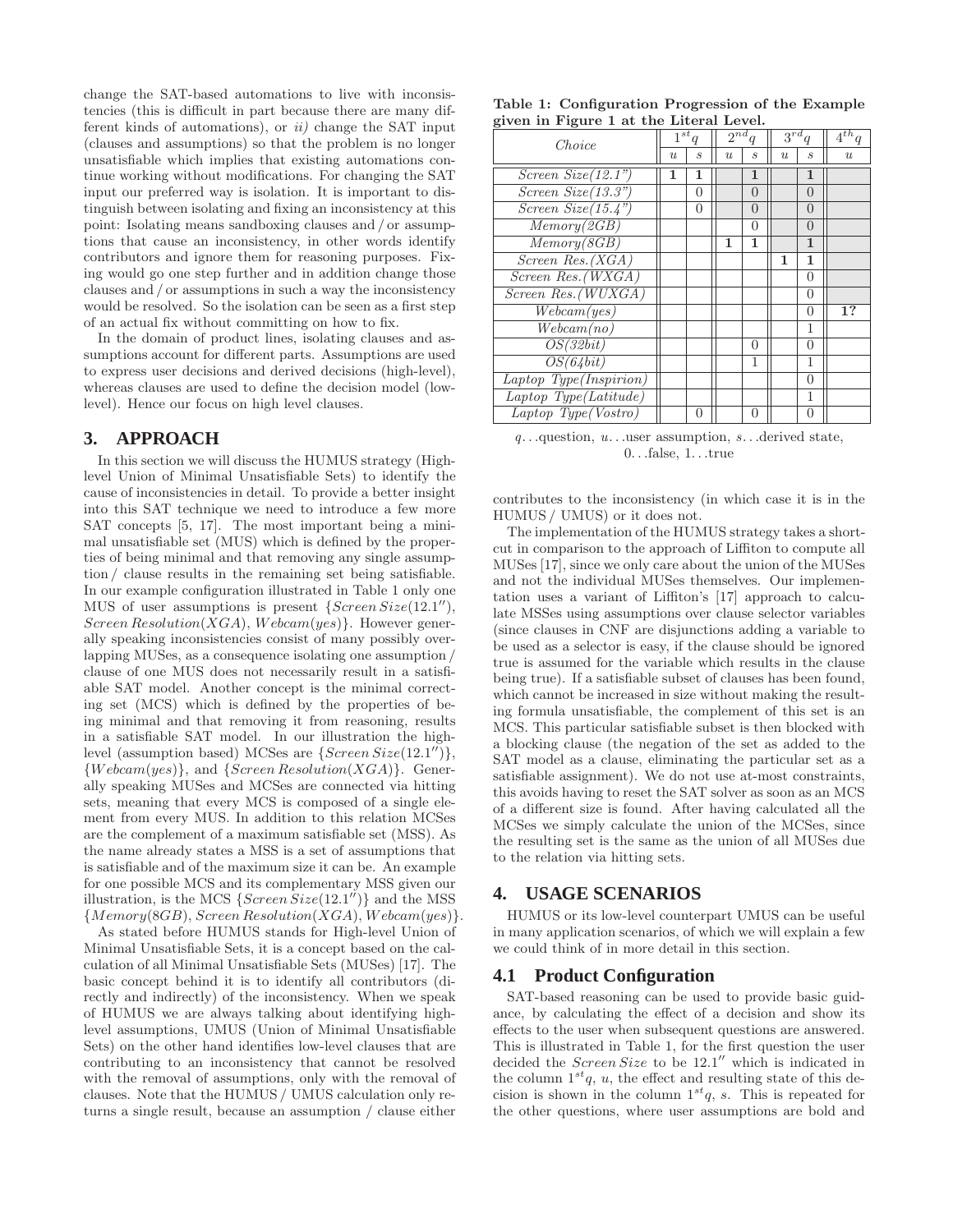choices belonging to questions that already have been answered are grayed out. The effect of each user assumption is calculated the following way: For every remaining literal a SAT call with a positive as well as a negative assumption is made, to see if there are any solutions left with those assumptions. If both assumptions are still possible the answer had no effect on this literal at that time, but if only one assumption is possible this assumption can be kept as a derived assumption (e.g. the assumptions  $Screen Size(12.1'')$  and  $Screen Size(13.3'')$  are UNSAT, therefore  $\neg Screen$  $Size(13.3'')$  is derived, the same is true for  $\neg Laptop$  $Type(Vostro)$ ). This process is repeated after each decision during the whole process.

In the illustration in Table 1 technically after the third decision the configuration process could be stopped, since an assumption was provided or derived for all literals. However what if the user is not satisfied with some of the derived decisions as illustrated and wants to select  $Webcam(yes)$ ? There are three possibilities how to handle such a situation:  $i$ ) not allowing such a decision and thereby forcing the user to backtrack and explore different decisions so that  $We beam(yes)$ becomes available,  $ii)$  fixing the problem right away by deciding differently for an earlier question that  $We beam(yes)$ is in conflict with, and  $iii)$  tolerate the inconsistency for the time being until the user made up his / her mind on how to fix it.

Our vision was to allow users to continue the configuration process while tolerating the inconsistency [22]. Calculating the HUMUS and isolating the identified decisions for the time being allows us to do exactly that, however it is also able to support the other two possibilities in such a situation which is explained in the following subsections.

#### *4.1.1 Inconsistency Explanation*

In case one wants to disallow conflicts, one may still want to support users by providing an explanation to them, why a certain decision is not allowed. If the intend is to provide a full explanation including all transitive effects calculating the HUMUS is the answer. In the example given in our illustration the HUMUS consists of  ${Screen Size(12.1'')}$ , Screen Resolution(XGA), Webcam(yes), so if the system is asked why  $We beam(yes)$  is not allowed, the answer would be because of the conflicting decisions  $Screen Size(12.1'')$ and Screen Resolution(XGA).

#### *4.1.2 Fixing Inconsistencies Right Away*

In case one prefers to fix inconsistencies right away, HU-MUS provides the basis for all possible fixes. Since all contributing decisions are included in the HUMUS, every possible fix has to involve changing one or more of those decisions. So if the intend is not only to suggest randomly selected fixes but a complete list of fixes to the users, it can be done by starting to calculate the HUMUS to identify the contributing decisions and finding alternative ones like for example  $Screen Resolution(WXGA)$ ,  $Screen Size(13.3'')$ or  $We beam(no)$  for our illustration.

#### *4.1.3 Tolerating Inconsistencies*

If an explanation or selecting a possible fix is not sufficient enough for the user to decide on a certain fix, tolerating can be a useful alternative. As mentioned before once an inconsistent state is reached and the SAT-Solver returns UNSAT, automations stop working. As a result tolerating inconsistencies with SAT-Solvers requires to isolate clauses and / or assumptions from reasoning that led to the UNSAT result. Of course isolating any number of contributors of an inconsistency could be sufficient, to get meaningful results out of the SAT-Solver again, like for instance  $We beam(yes)$ . However it is our belief that isolating conservatively all contributors, as calculated by the HUMUS, has one big advantage. Isolating all contributors ensures that the decision that is changed later on by the user to fix the inconsistency is not used for reasoning, and therefore not used in any automations. Not doing so could lead for instance to valid decisions (based on the later known fix) being communicated to the user as invalid during the configuration process, based on reasoning with the defective decision. For example if the user would decide later on that the decision  $Screen Size(12.1'')$  should be replaced with  $Screen Size(13.3'')$ , but we just isolated  $We beam(yes)$ from reasoning,  $Screen Size(12.1'')$  would have been part of the reasoning and led to incorrect reasoning results like for instance  $\neg$ *Laptop Type(V ostro)*. So isolating all contributors eliminates the possibility of incorrect reasoning and ensures correct automations.

#### *4.1.4 Fixing through Tolerating Inconsistencies*

Tolerating can even be beneficial for fixing an inconsistency if new decisions can be trusted, after the inconsistency was detected. If new decisions have dependencies with decisions contained in the HUMUS they can be used to reduce the number of possible fixes for the inconsistency. Sometimes the number of possible fixes can even be reduced to one, in which case the inconsistency can be fixed automatically. For instance given our example if the user makes a decision for the  $LaptopType$  there are three possible choices {V ostro, Inspirion, Latitude}, where each choice resolves the inconsistency in a different way. If  $Vostro$  is chosen, and can be trusted to be correct, there exists an additional conflict with  $Screen Size(12.1'')$ , which means that this decision needs to be changed and the decisions Screen Resolution(XGA) and Webcam(yes) can be kept. On the other hand if Inspirion is chosen there is an additional conflict with  $Screen Resolution(XGA)$  and as a result  $Webcam(yes)$  and  $Screen Size(12.1'')$  can be kept. The same is true for Latitude which is in conflict with the decision  $We beam(yes)$ .

The fixing possibilities could be further reduced, if the trusted decisions also included the decision that caused the inconsistency. As we already argued in [22] we assume that if a user consciously decides to introduce an inconsistency (because the configurator tool already indicated that the decision  $We beam(yes)$  is not allowed anymore), this last decision is important and should be kept.

But what if follow-on decisions also cannot be trusted to be correct? For instance because they are made at different times during the configuration process or by different stakeholders. For the tolerating part, HUMUS still allows automations to function correctly, even if new inconsistencies are detected a new HUMUS will be calculated without any incorrect reasoning happening. For the fixing part, if we cannot trust decisions made after the detection of an inconsistency (in our experience rarely the case) or if continuing the configuration does not reveal a single fix (more likely the case) then the user will have to fix the inconsistency by traditional means – for example, by generating fixes based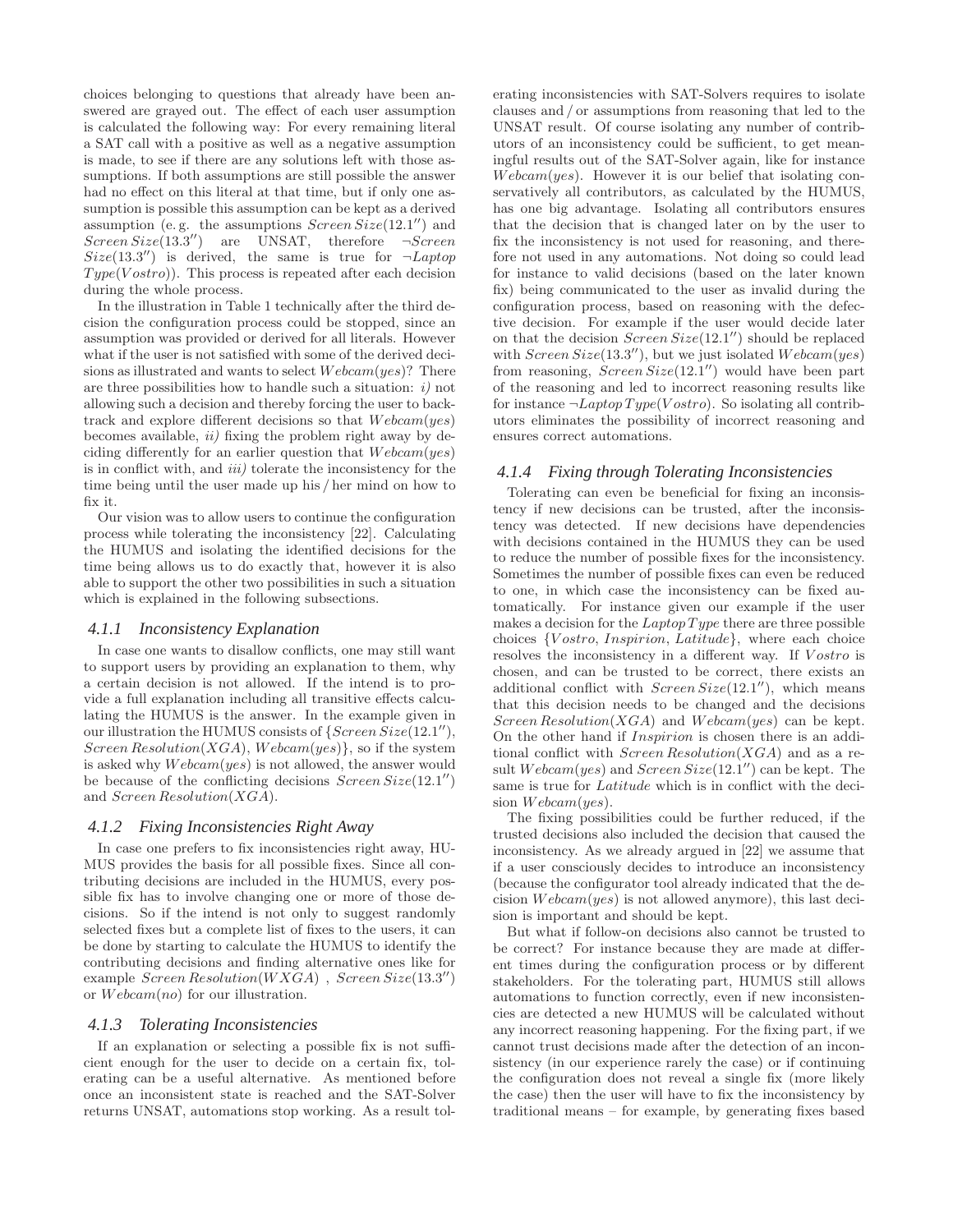on the HUMUS for the entire set of decisions and not just the decisions made prior to the inconsistency detection; or by calculating a more or less random fix. A straightforward way (we currently use) for generating fixes based on the HUMUS for decision models is to identify the questions the contributing decisions belong to. The next step is to test still viable alternative choices for those questions and combinations thereof for satisfiability; and collecting those that are valid as possible fixing sets. As mentioned before, new decisions made while tolerating inconsistencies, can be used to reduce those fixing sets if they conflict with those new decisions. As such this approach of reducing the number of possible fixing sets only works if new decisions can be trusted. By visually communicating the impact of new decisions onto fixing possibilities to the user and making those new decisions informed ones, one could argue that the assumption that one can trust those decisions is not to far fetched.

## **4.2 Product Line Verification**

SAT solvers are also useful in performing product line verification. For example detecting anomalies [3] like for instance dead features and false optional features. However detecting such anomalies in an inconsistent SAT model is impossible because the SAT solver will return UNSAT for every query. In such cases the UMUS could be calculated and the identified clauses excluded from the analysis. Dead features and false optional features are then detected in the remaining partial product line model, which is more useful then failure to evaluate anything. And faulty features identified this way will remain faulty when the inconsistencies in the model are fixed. This statement is true because if certain constraints cause a feature to always or never be selected adding additional constraints (clauses) to the model will not change these effects. Additionally because the UMUS identified all contributors no potentially incorrect constraints are used to identify those dead and false optional features, as a result the used constraints to identify them will still be in the consistent final product line model. The applicability of HUMUS for these kinds of reasoning is only then useful if reasoning over a partial model provides correct results. In other cases, reasoning with HUMUS may be an approximation and the usefulness depends on other factors not explored here.

#### **4.3 Other Domains**

While we only investigated the benefits of HUMUS in the product line configuration scenario (see the next section), we strongly believe that the basic premise also applies to other domains. For instance SAT solvers are commonly used for debugging purposes [25], by identifying MUSes. But we believe that also in the domain of debugging it is far more beneficial to provide engineers with a complete list of contributors, rather than random ones derived by other techniques which are commonly used in state of the art. In order to understand a bug completely and allow engineers to make informed decisions on how to fix a bug all contributing parts have to be identified, in addition as mentioned in Section 3 identifying one single MUS and changing one element of it is not always enough to resolve an inconsistency.

Generally speaking in situations where engineers have to resolve or to live with any kind of inconsistency, it is our believe that identifying the complete set of contributors is

Table 2: Models used for the preliminary evaluation.

| Model     | #q | $\#c$ | # $r$ | $\# literals$ | $\# clauses$ |
|-----------|----|-------|-------|---------------|--------------|
| Dell      | 28 | 147   | 111   | 137           | 2127         |
| V1        | 59 | 137   | 20    | 135           | 257          |
| WebPortal | 42 | 113   | 31    | 113           | 253          |
| Graph     | 29 | 70    | 24    | 70            | 163          |

the preferable way of dealing with inconsistencies and allows automations to function in a correct way without misleading engineers.

## **5. PRELIMINARY EVALUATION**

HUMUS is useful if an inconsistency only partially affects the SAT-based reasoning (automation). In this case, HUMUS isolates the problematic part conservatively and enables existing SAT-based automations to function again and provide useful results based on reasoning with the remaining consistent parts. However, one question remains, namely are the automations with the remaining parts still useful? This section demonstrates that in context of product line configuration, conflicts typically only require a partial model to be isolated and hence there is a benefit in correctly and completely identifying this problematic part with HUMUS. While this evaluation does not cover all described usage scenarios (see Section 4), it can be seen as a proof of concept. Future work will expand this evaluation onto other areas.

In this preliminary evaluation we investigated several aspects of HUMUS utilized during product configuration specific to user guidance, where guidance is about disabling choices for future questions based on decisions made. We investigated several product line and decision models from various domains (e-commerce, decision models, feature models). The models were different in size and complexity. For example, the DELL e-commerce model (only a very simplified version thereof was used as illustration in this paper) had 28 questions, with roughly 5 choices per question, and 111 relations. Due to the number of relations per question, this model was also the most complex decision model, as is reflected by the number of clauses. Additionally, we investigated a decision-oriented product line for a steel plant configuration  $(V1)$  [7] and two feature models (WebPortal by M. Mendoca, Graph by Hong Mei) available on the S.P.L.O.T. website (Software Product Lines Online Tools website <sup>2</sup>). Key characteristics of those models are stated in Table 2 like the number of questions  $(\#q)$ , the number of choices  $(\text{#}c)$  in the model, and the number of relations  $(\#r)$  between questions in the model. In addition the number of literals and clauses needed after the transformation into CNF is stated. Note that the feature models were automatically converted into our own decision model (basically features are represented by questions with up to three answers: yes, no, irrelevant) to be used with our tool, hence the characteristics differ from those given on the S.P.L.O.T. website.

In order to be able to evaluate the HUMUS approach, we need to know how an inconsistency is going to be fixed. For that purpose we generated one thousand valid configurations for each model (without any inconsistencies), to

<sup>2</sup>http://www.splot-research.org/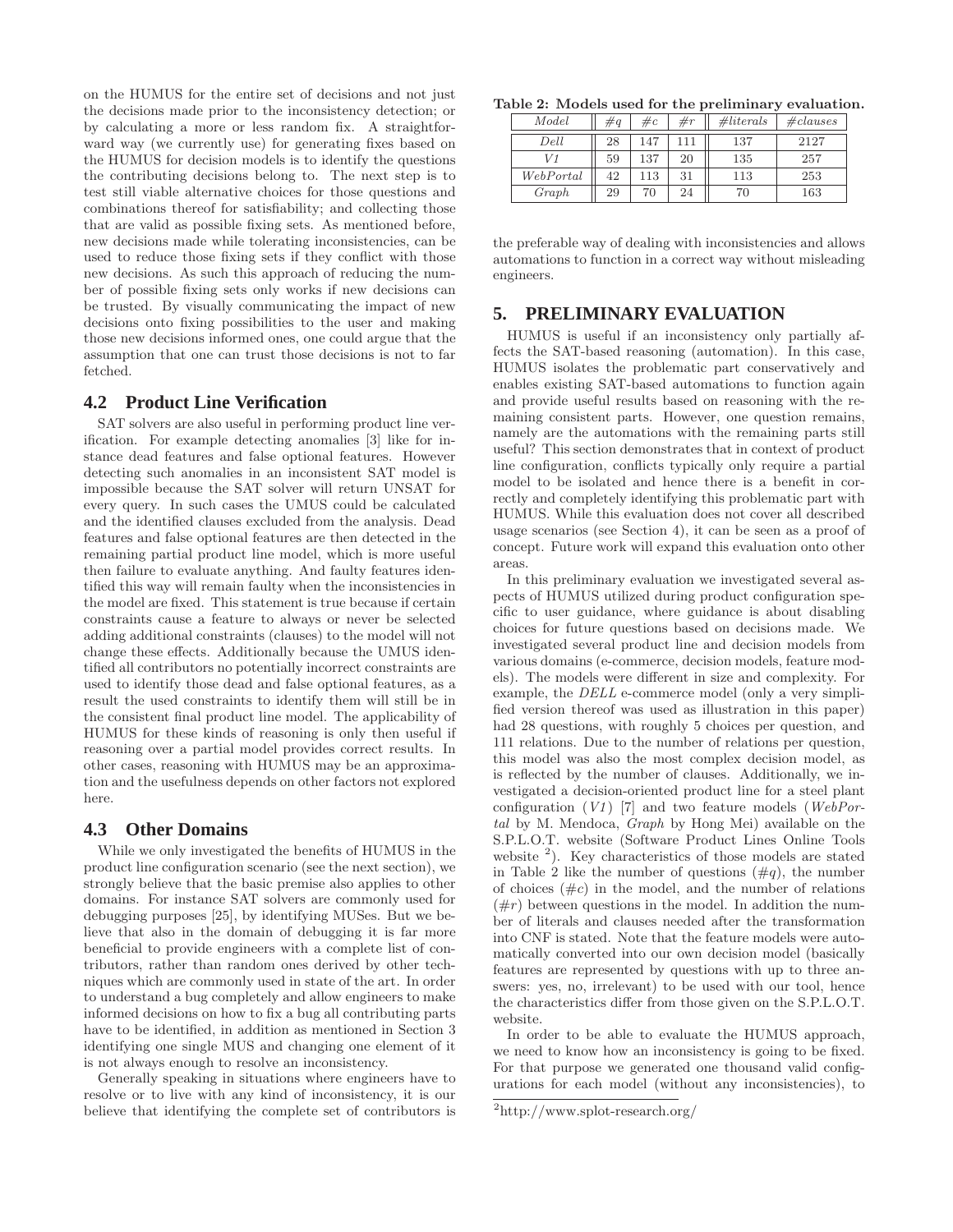

Figure 2: Effectiveness of guidance despite conservative isolation.

have a statistically significant sample size. In each configuration we seeded a defect by randomly changing a decision of each configuration to cause an inconsistency and treating the original decision as the fix. We then simulated the decision-making involved. Since each configuration contained a defect, the decision-making eventually encountered an inconsistency. Starting at this point reasoning data was collected and later analyzed.

# **5.1 Tolerating Inconsistencies during Product Configuration**

Our approach is conservative in always isolating the defect, however, at the expense of also potentially isolating correct decisions. This reduces the effectiveness of automated guidance. Recall that the aim of guidance is to disable choices of questions that are no longer allowed. The conservative nature of our approach does so less effectively. Figure 2 measures this disadvantage. The data was normalized such that 100% on the y-axis represents optimal guidance where only the defect is isolated from reasoning (ideal); and 0% represents the worst case guidance where all decisions are isolated and the reasoning process starts over. We see that guidance remains 90-100% optimal despite the conservative nature of HUMUS due to two factors we identified. One being that, if the constraints in the model have a lot of overlaps and the number of decisions identified by HUMUS is large, lost information can be replaced with new decisions due to other constraints. The other being that, if the constraints in the model have little overlaps, then the number of decisions identified by HUMUS is small.

## **5.2 Fixing through Tolerating Inconsistencies during Product Configuration**

To evaluate the fixing aspect of tolerating inconsistencies, we investigated how many inconsistencies can be fixed automatically. And in cases where this is not possible, how many fixing possibilities can be excluded over time.

## *5.2.1 Automatically Fixing*

At the time of the failure, three situations are possible:

- 1. A single fix is already computable when the inconsistency is detected and the decision that caused the inconsistency is trusted to be correct (fixable at failure).
- 2. A single fix is not computable when the inconsistency is detected but becomes computable at some point if follow-on decisions can be trusted (fixable later).



Figure 3: Distribution of fixable situations without additional user interaction.



Figure 4: Overview over the number of possible fixes.

3. A single fix is not computable even at the end, with follow-on decisions trusted, however, the number of choices are reduced making it easier to fix the defect (fixable with user input).

We can see in Figure 3, that 29-71% of defects were fixable at the time the inconsistency was detected (i. e., there is only one option available and fixing it is trivial). The remaining defects required more user input. However, 0-25% of the remaining defects were fixable simply by letting the decision-making continue (while the inconsistency was tolerated) without requiring additional information. Tolerating inconsistencies thus fixes defects automatically in many situations. Even in the cases where defects were not fixed automatically, the choices for fixing them got reduced considerably during tolerating. This benefit is discussed next. This demonstrates that the fixing of defect is not trivial in many cases.

#### *5.2.2 Automatically Reducing Choices for Fixing*

For the 29-71% of defects in Figure 3 that were not fixable at the time the inconsistency was detected, Figure 4 presents the actual number of possible fixes at the time of the detection and at the end (with their respective confidence intervals of 95%). Three situations are distinguished here:

- 1. The number of possible fixes if the HUMUS is computed at the end after all decisions have been answered (worst case).
- 2. The number of possible fixes if the HUMUS is computed when the inconsistency is detected (failure).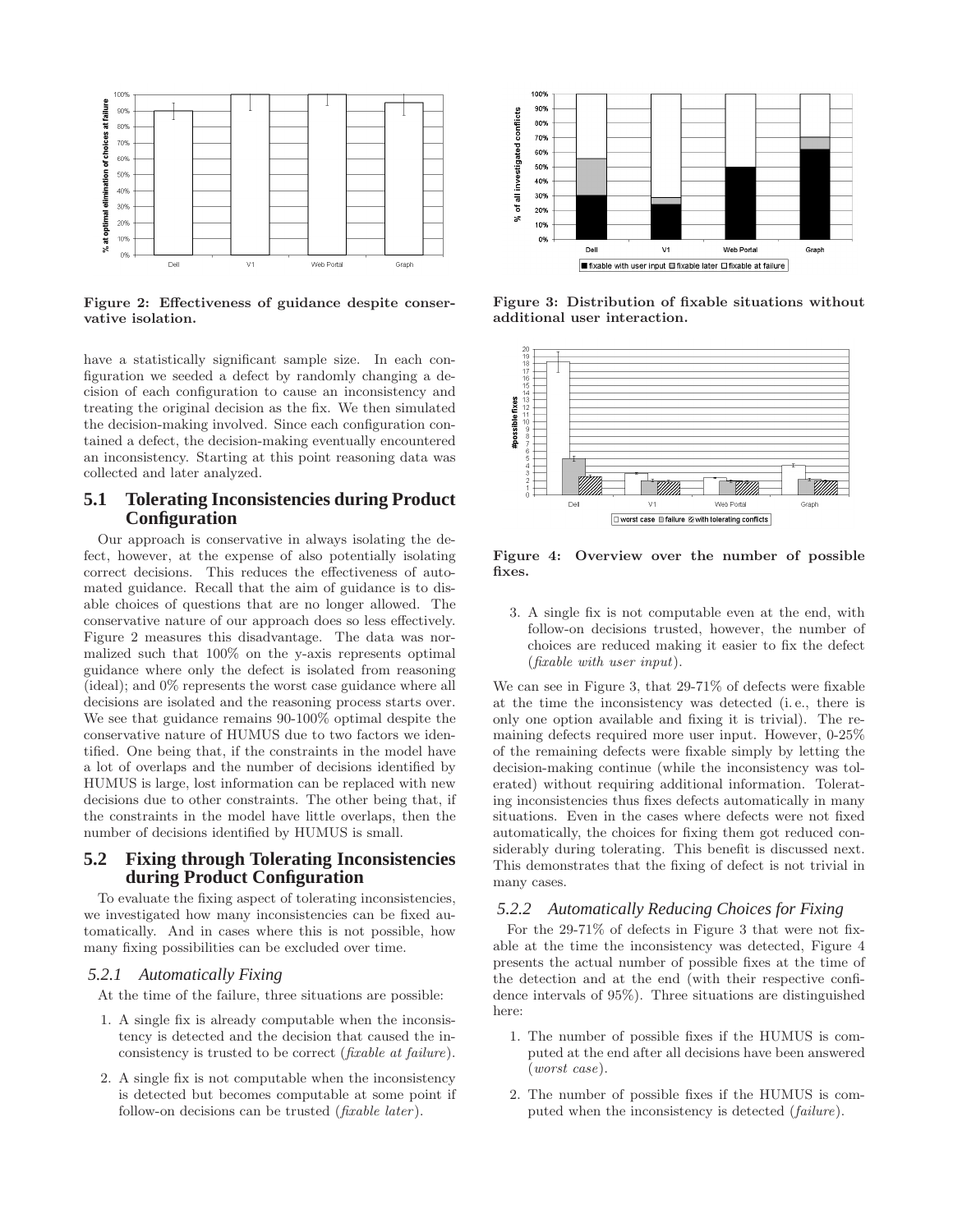

Figure 5: Normalized progression of fix reduction.

3. The number of possible fixes if the HUMUS is computed when the inconsistency is detected, but further reduced by using follow-on decisions with the assumption that they can be trusted (with tolerating conflicts).

The first situation does not distinguish between decisions made prior to and after the detection of the inconsistency. Follow-on decisions are not trusted to be correct and thus there are many choices for fixing the inconsistency. The second situation recognizes that the defect must be embedded among the decisions made prior to the detection. This simple knowledge vastly reduces the number of possible fixes. Tolerating the inconsistency then further improves on this by considering the effect of decisions made after the detection (i. e., while tolerating inconsistencies) onto the decisions made prior (the optimal is '1'). Tolerating inconsistencies thus makes it easier to fix defects. The improvements observed in Figure 4 are more substantial in decision models where there are the more relations (e. g., DELL model). This is easily explained. The more relations (constraints) there are in a model, the more knowledge can be inferred and thus the more restricted are the number of possible fixes.

In Figure 5 the progression of this improvement is shown relative to the percentage of decisions remaining until the end. We see that it is not always necessary to continue decision-making until the end to get the most out of tolerating inconsistencies. On the decision model with the most relations (DELL), we observe that 50% of the remaining questions answered after the detection (while tolerating inconsistencies) are enough to achieve near optimal reasoning. If the decision model is less constrained, the effect appears more linear. However, we observe that every decision made after the detection simplifies the fixing of the defect. Note that the 0% marker on the x-axis corresponds to the point of the detection and the 100% marker to the end of decisionmaking. The y-axis denotes the percentage of choices reduced for fixing defects compared to the optimum which is equal the number of choices reduced at the end (once all user input is known). Note that we excluded all those cases where no more reduction was possible after the detection (this data would be always at 100% and therefore distort the other results).

## **5.3 Scalability**

We also conducted performance tests on an  $\mathrm{Intel}^{\circledR}$   $\mathrm{Core}^{\mathrm{TM}}$ 2 Quad Q9550 @2.83 GHz with 4GB RAM, although only one core was used for the time being. The computation time

Table 3: Scalability test results on artificial SAT problems.

| #Contribators |     | 100         | <i>1000</i> | 10000     | 100000      |
|---------------|-----|-------------|-------------|-----------|-------------|
| HUMUS         | ⊥ms | $\rm \,3ms$ | 241ms       | 27s 608ms | $1h\,897ms$ |

needed for all models was between 0ms and 1ms per computation. The evaluated models are not the largest SAT models around, however in context of this domain they are quite large and we have shown that the approach scales for our case studies. However further evaluations on artificial SAT models (Table 3) show an exponential growth but acceptable performance for inconsistencies involving up to 10000 assumptions. While those artificial SAT models may not represent the structure of typical decision models well, they represent the worst case structure for our implementation. Those artificial SAT models consist of a single clause containing *n* literals  $(l_1 \vee l_2 \vee \ldots \vee l_n)$  and then all literals are assumed to be set to false resulting in an inconsistency because at least one literal has to be set to true. While this kind of SAT model may seem trivial, our HUMUS implementation determines all MCSes by searching for all MSSes and taking the complementary set of each one. As a result the number of MSSes grows linearly  $(n - 1)$ , where n is the cardinality of the elements in the clause), but so does the number of elements in each MSS. Our current implementation builds a single MSS bottom-up which means there are n! SAT calls necessary, to determine one MSS.

#### **5.4 Discussion**

This preliminary evaluation, although only configurations with a single defect were analyzed, already provides promising result to use HUMUS in user guidance during product configuration. It clearly shows that the effects on the reasoning are marginal and tolerating an inconsistency is not only possible with an SAT solver, but can even be beneficial for fixing it later. It also shows that calculating the HUMUS scales quite well for reasonable HUMUS sizes.

Of course there are several threads to validity and open issues, since it is only a preliminary evaluation. First of all, not all described usage scenarios have been tested, since our research interests are mostly focused on guidance and freedom during the configuration process itself. On the other hand we wanted to show in this paper, that the usage of HUMUS seems feasible in other areas too, even though we cannot substantiate that with more than arguments at this point. The preliminary evaluation on tolerating inconsistencies although not thorough yet, hints at the feasibility of our approach. We also realize that for fixing inconsistencies through tolerating, our assumption that new decisions can be trusted is not always realistic , especially considering the fact that an inconsistency may be the result of multiple defects. However, it provides us with results under optimal conditions and just by remembering the point of failure in combination with HUMUS, the number of possible fixes can be significantly reduced compared to searching for a fix at the end of the configuration as shown in Figure 4. This always works even if new decisions cannot be trusted and need additional fixing. And last but not least, it is still unknown how users would use this approach to manage inconsistencies. It is our believe that tolerating inconsistencies is helpful but user studies are needed to confirm this.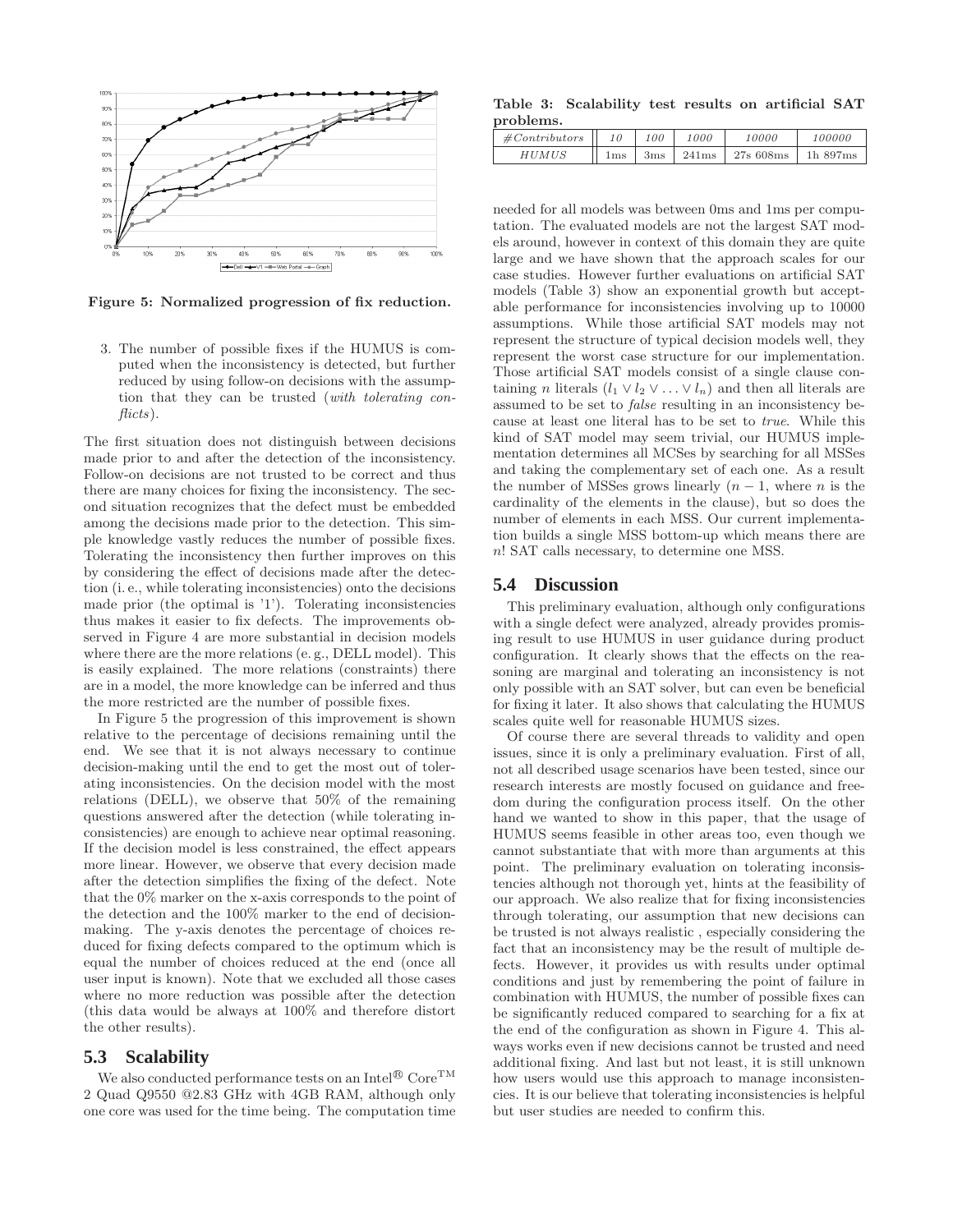## **6. RELATED WORK**

In this section we give a brief overview of work that already has been done in related research areas. The idea of tolerating inconsistencies is not new, 20 years ago, Balzer argued that inconsistencies should be detected and communicated to the developers; however, developers should not be hindered in continuing their work despite the presence of inconsistencies [1]. This basic but essential principle has been applied not only in the modeling world but for example also in any code editor that allows you to continue programming even if there is a syntax error [15].

In software engineering, typical applications for decisionmaking are software installation wizards that guide the users through a set of predefined choices on how to setup a software system; product configuration and product line engineering makes use of models to restrict how products may be instantiated [8]; feature location and other forms of traceability [9]. Guided decision-making is quite common whenever software engineers desire to restrict the space of possible answers (e. g., installation wizards, e-commerce, product lines or process configurations).

SAT solvers and theorem provers [6, 5] are commonly used today. Concepts such as MUSes are well known in the SAT community [27], as are MaxSAT [16], MSSes, MCSes [18] and the CAMUS [17], but the application of these concepts in other software engineering domains, particularly for tolerating inconsistencies, has not been exploited as of yet.

As stated earlier in Section 2.2 SAT-based reasoning is state-of-the-art [19, 26, 20] in the domain of product line configuration. The translation of configuration problems / feature models / decision to CSPs is solved and described for example in [2]. It has several primary uses: *i*) SAT reasoning is used to validate products  $[3]$ ,  $ii)$  find viable alternative solutions if a product is not valid [28], or auto complete partial products [19], and iii) to provide guidance during the configuration process [24, 23].

Other domains applying SAT-based reasoning like for instance hardware verification [13], debugging [25] and model checking [4, 14] already make use of the concept of MUSes to identify problems in the models. Even in non SAT-based reasoning environments like for example in UML modeling tools similar concepts are realized as a basis for fix generations [11, 12].

To the best of our knowledge no one has used the union of MUSes for the purpose of better understanding inconsistencies and dealing with them before, as we have done in this paper.

# **7. CONCLUSIONS AND FUTURE WORK**

This paper investigated the HUMUS SAT approach for conservatively identifying the cause of inconsistencies. While using the union of MUSes is not complicated and based on well-known SAT concepts, it has never been used in applications we propose and is not very well-known outside the SAT community. So our intention is to raise the awareness for this technology and its benefits for dealing with inconsistencies. We also provided several usage examples and evaluated the application of HUMUS in the product configuration scenario.

Open issues that also need to be investigated are how HUMUS performs dealing with several independent inconsistencies during the configuration process and how it could be applied to a multi-user configurator. In addition to that, it will also be interesting to investigate if HUMUS is as useful as we think in the other proposed usage scenarios, or may even have a wider applicability and be beneficial to other areas in software engineering that rely on SAT-based reasoning, e. g. SAT-based hardware verification [13] or debugging [25].

# **Acknowledgments**

The research was funded by the Austrian Science Fund (FWF): P21321-N15.

# **8. REFERENCES**

- [1] R. Balzer. Tolerating Inconsistency. In 13th ICSE, Austin, Texas, USA, pages 158–165, 1991.
- [2] D. Benavides, P. T. Martín-Arroyo, and A. R. Cortés. Automated Reasoning on Feature Models. In Advanced Information Systems Engineering, 17th International Conference, CAiSE, Porto, Portugal, pages 491–503, 2005.
- [3] D. Benavides, S. Segura, and A. R. Cortés. Automated analysis of feature models 20 years later: A literature review. Information Systems, 35(6):615–636, 2010.
- [4] A. Biere, A. Cimatti, E. M. Clarke, M. Fujita, and Y. Zhu. Symbolic Model Checking Using SAT Procedures instead of BDDs. In DAC, pages 317–320, 1999.
- [5] A. Biere, M. Heule, H. van Maaren, and T. Walsh, editors. Handbook of Satisfiability, volume 185 of Frontiers in Artificial Intelligence and Applications. IOS Press, 2009.
- [6] M. Davis, G. Logemann, and D. W. Loveland. A machine program for theorem-proving. Commun. ACM, 5(7):394–397, 1962.
- [7] D. Dhungana, P. Grünbacher, and R. Rabiser. The DOPLER meta-tool for decision-oriented variability modeling: a multiple case study. Automated Software Engineering, 18:77–114, 2011.
- [8] D. Dhungana, R. Rabiser, P. Grünbacher, K. Lehner, and C. Federspiel. DOPLER: An Adaptable Tool Suite for Product Line Engineering. In Software Product Lines, 11th International Conference, Kyoto, Japan, pages 151–152, 2007.
- [9] A. Egyed. Resolving uncertainties during trace analysis. In 12th ACM SIGSOFT International Symposium on Foundations of Software Engineering, Newport Beach, CA, USA, pages 3–12, 2004.
- [10] A. Egyed. Instant consistency checking for the UML. In 28th ICSE, Shanghai, China, pages 381–390, 2006.
- [11] A. Egyed. Fixing Inconsistencies in UML Design Models. In 29th ICSE, Minneapolis, USA, pages 292–301, 2007.
- [12] A. Egyed, E. Letier, and A. Finkelstein. Generating and Evaluating Choices for Fixing Inconsistencies in UML Design Models. In 23rd ASE, L'Aquila, Italy, pages 99–108, 2008.
- [13] A. Gupta, M. Ganai, and C. Wang. SAT-Based Verification Methods and Applications in Hardware Verification. In M. Bernardo and A. Cimatti, editors, Formal Methods for Hardware Verification, volume